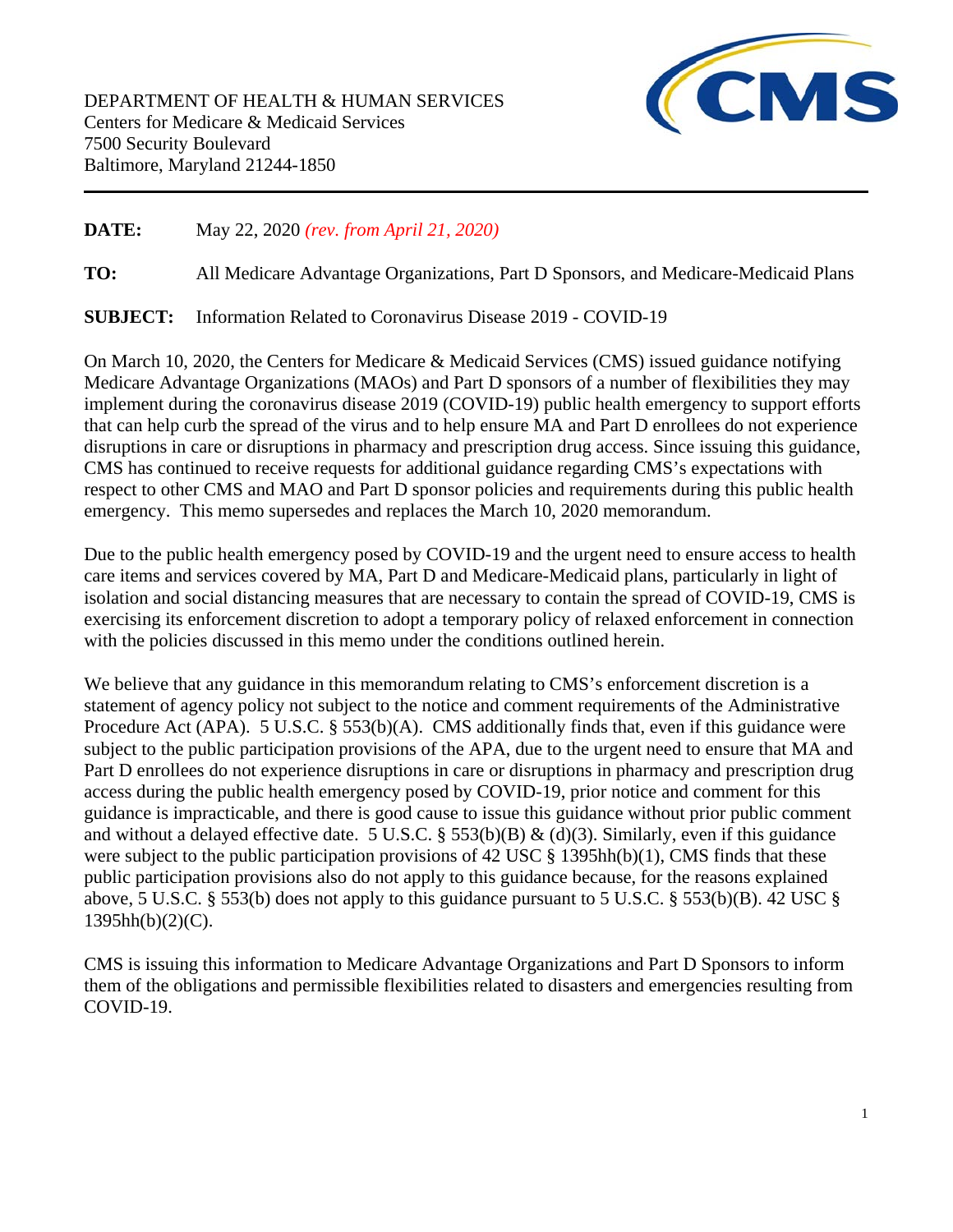## **Medicare Advantage Organizations**

## *Coverage of Testing and Testing-Related Services for COVID-19*

Under Section 6003 of the Families First Coronavirus Response Act and Section 3713 of the CARES Act, MAOs must not charge cost sharing (including deductibles, copayments, and coinsurance) for:

- clinical laboratory tests for the detection of SARS-CoV-2 or the diagnosis of the virus that causes COVID-19 and the administration of such tests;
- specified COVID-19 testing-related services (as described in section  $1833(cc)(1)$ ) for which payment would be payable under a specified outpatient payment provision described in section  $1833(cc)(2)<sup>1</sup>$  $1833(cc)(2)<sup>1</sup>$ ; and
- COVID-19 vaccines and the administration of such vaccines, as described in section  $1861(s)(10)(A)$ .

The limit on cost sharing (including deductibles, copayments, and coinsurance) for COVID-19 testing and specified testing-related services applies to services furnished on or after March 18, 2020 and during the emergency period identified in section  $1135(g)(1)(B)$  of the Act (that is, the public health emergency declared by the Secretary pursuant to section 319 of the Public Health Service Act on January 31, 2020, entitled "Determination that a Public Health Emergency Exists Nationwide as the Result of the 2019 Novel Coronavirus," and any extensions thereof) ("applicable emergency period"). In addition, MAOs may not impose any prior authorization or other utilization management requirements with respect to the coverage of these services when those items or services are furnished on or after March 18, 2020 and during the applicable emergency period.

#### *Special Requirements*

Special requirements during a disaster or emergency related to Part A/B and supplemental Part C benefit access can be found at 42 CFR 422.100(m). A declaration by the governor of a state or protectorate is one of the triggering events for these special requirements. Under the regulation, special requirements are in effect until the end date identified in the emergency declaration or for 30 days, if no end date is identified in the declaration. To date, declarations have been made in all 50 States, the District of Columbia, and the Territories.<sup>[2](#page-1-1)</sup>

MAOs must follow the requirements for disasters and emergencies outlined in 42 CFR § 422.100(m). Under 42 CFR § 422.100(m), MAOs must ensure access to benefits in the following manner:

(i) Cover Medicare Parts A and B services and supplemental Part C plan benefits furnished at non-contracted facilities subject to § 422.204(b)(3), which requires that facilities that furnish covered A/B benefits have participation agreements with Medicare.

(ii) Waive, in full, requirements for gatekeeper referrals where applicable.

<span id="page-1-0"></span> $1 \text{ CMS}$  has identified the specified services and outpatient payment provisions in section 1833(cc) of the Act in recent guidance: [https://www.cms.gov/outreach-and-educationoutreachffsprovpartprogprovider-partnership-email-archive/2020-04-](https://www.cms.gov/outreach-and-educationoutreachffsprovpartprogprovider-partnership-email-archive/2020-04-07-mlnc-se#_Toc37139913) 07-mlnc-se# Toc37139913.

<span id="page-1-1"></span><sup>2</sup> Medicare Advantage Organizations and Part D Sponsors may wish to consul[t https://www.nga.org/coronavirus/](https://www.nga.org/coronavirus/) for information on COVID-19 declarations by Governors.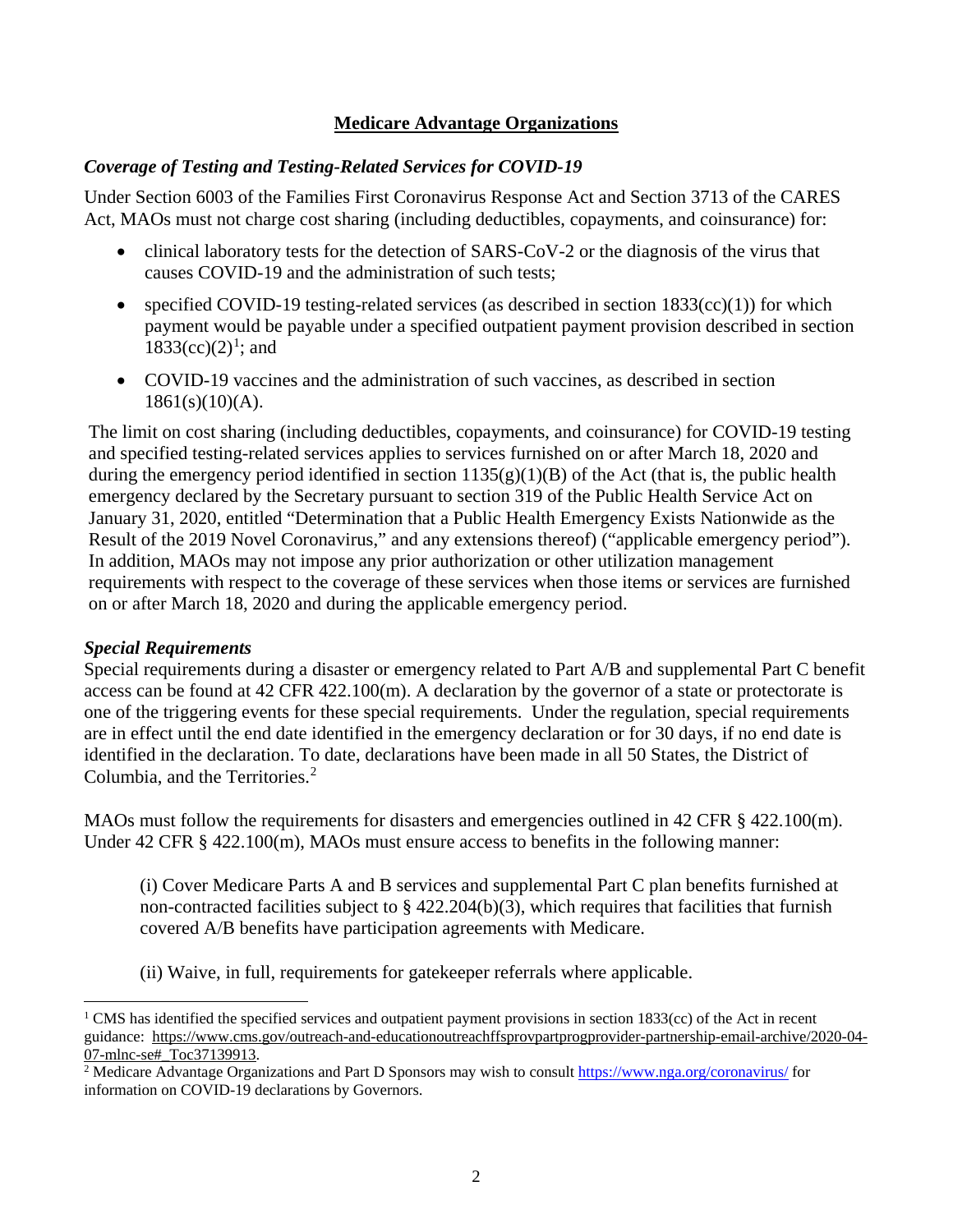(iii) Provide the same cost-sharing for the enrollee as if the service or benefit had been furnished at a plan-contracted facility.

(iv) Make changes that benefit the enrollee effective immediately without the 30-day notification requirement at § 422.111(d)(3). (Such changes could include reductions in cost-sharing and waiving prior authorizations as described below.)

These changes must be uniformly provided to similarly situated enrollees who are affected by the disaster or emergency.

#### *Permissive Actions*

Additional or Expanded Benefit Offerings. In response to the unique circumstances resulting from the outbreak of COVID-19, CMS is exercising its enforcement discretion to adopt a temporary policy of relaxed enforcement in connection with the prohibition on mid-year benefit enhancements (73 Federal Register 43628), such as expanded or additional benefits or more generous cost-sharing under the conditions outlined in this memorandum, when such mid-year benefit enhancements are provided in connection with the COVID-19 outbreak, are beneficial to enrollees, and are provided uniformly to all similarly situated enrollees. MAOs may implement additional or expanded benefits that address issues or medical needs raised by the COVID-19 outbreak, such as covering meal delivery or medical transportation services to accommodate the efforts to promote social distancing during the COVID-19 public health emergency. CMS will exercise its enforcement discretion regarding the administration of MAOs' benefit packages as approved by CMS until it is determined that the exercise of this discretion is no longer necessary in conjunction with the COVID-19 outbreak. We expect MAOs to share information regarding these mid-year benefit enhancements with their CMS account managers.

Medicare Advantage Cost-Sharing. We acknowledge the positive impact that waiving or reducing enrollee cost-sharing would have on patient experience and therefore encourage MAOs to waive or reduce enrollee cost-sharing for beneficiaries enrolled in their Medicare Advantage plans impacted by the outbreak. For example, Medicare Advantage Organizations may waive or reduce enrollee costsharing for COVID-19 treatment, telehealth benefits or other services to address the outbreak provided that MAOs waive or reduce cost-sharing for all similarly situated plan enrollees on a uniform basis. CMS clarifies that this flexibility is limited to when a waiver or reduction in cost-sharing can be tied to the COVID-19 outbreak. CMS consulted with the HHS Office of Inspector General (OIG) and HHS OIG advised that should an Medicare Advantage Organization choose to voluntarily waive or reduce enrollee cost-sharing, as approved by CMS herein, such waivers or reductions would satisfy the safe harbor to the Federal anti-kickback statute set forth at 42 CFR 1001.952(l).

Telehealth. Medicare Advantage Organizations may also provide enrollees access to Medicare Part B services via telehealth in any geographic area and from a variety of places, including beneficiaries' homes. In response to the unique circumstances resulting from the outbreak of COVID-19, should a Medicare Advantage Organization wish to expand coverage of telehealth services beyond those approved by CMS in the plan's benefit package for similarly situated enrollees impacted by the outbreak, CMS will exercise its enforcement discretion regarding the administration of Medicare Advantage Organizations' benefit packages as approved by CMS until it is determined that the exercise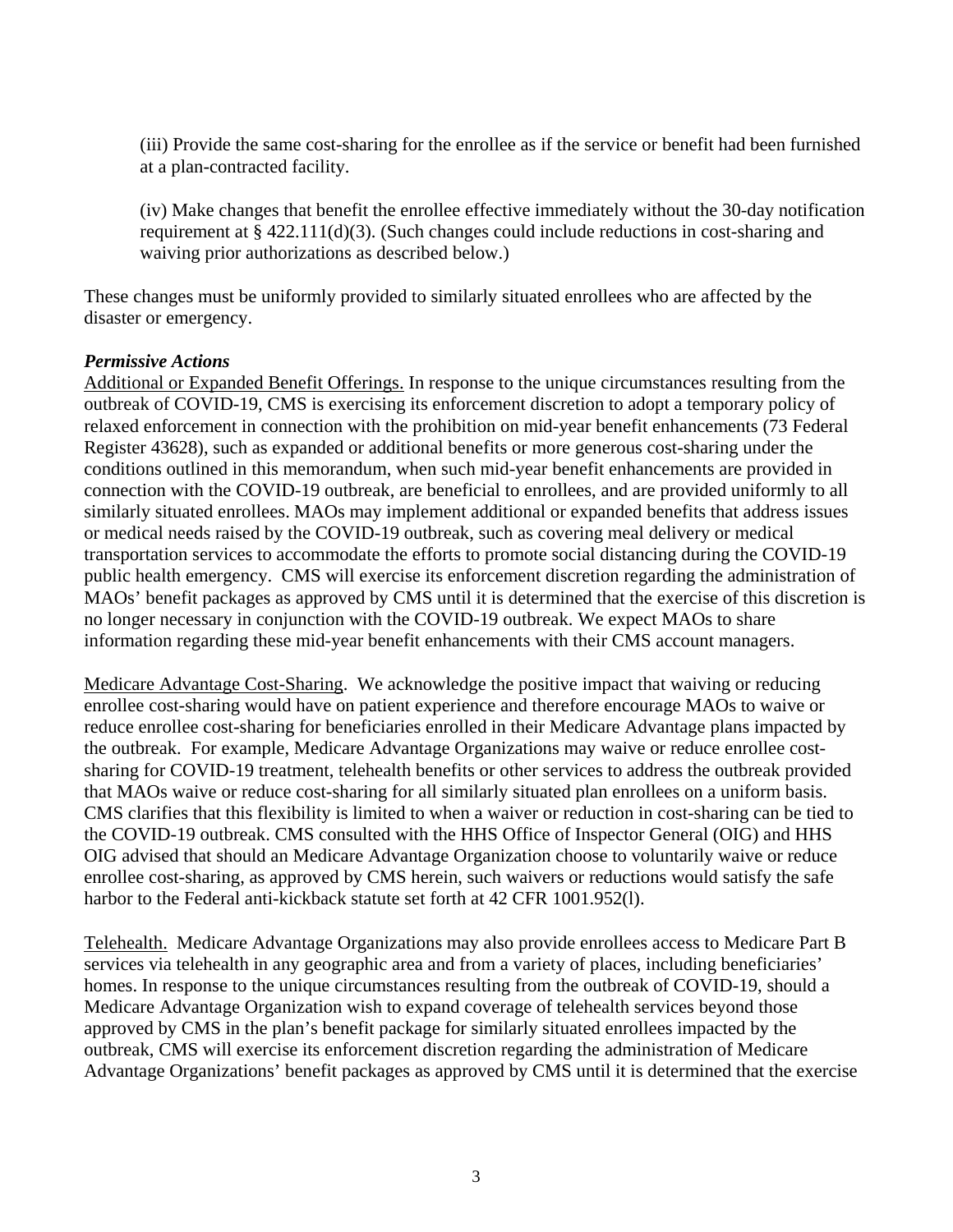of this discretion is no longer necessary in conjunction with the COVID-19 outbreak. CMS consulted with the HHS OIG and HHS OIG advised that should a Medicare Advantage Organization choose to expand coverage of telehealth benefits, as approved by CMS herein, such additional coverage would satisfy the safe harbor to the Federal anti-kickback statute set forth at 42 CFR 1001.952(l).

Model of Care Flexibility. CMS also recognizes that in light of the COVID-19 outbreak, an MAO with one or more special needs plans (SNPs) may need to implement strategies that do not fully comply with their approved SNP model of care (MOC) in order to provide care to enrollees while ensuring that enrollees and health care providers are also protected from the spread of COVID-19. CMS will consider the special circumstances presented by the COVID-19 outbreak when conducting MOC monitoring or oversight activities. For example, CMS recognizes that there may be requirements in the MOC that require face-to-face contact with enrollees and would exercise enforcement discretion should a plan choose not to fulfill that MOC requirement in person.

Involuntary Disenrollment - Temporary Absence Flexibilities. Due to the public health emergency posed by COVID-19 and the urgent need to ensure that enrollees have continued coverage and access to sufficient health care items and services to meet their medical needs, CMS is exercising its enforcement discretion to adopt a temporary policy of relaxed enforcement with respect to MA organizations that choose to delay to a later date the involuntary disenrollment of enrollees who are temporarily absent from the service area for greater than 6 months when that absence is due to the COVID-19 national emergency. CMS will not enforce the requirement at § 422.74(d)(4) and will allow MA organizations to extend the period of time members may remain enrolled while temporarily absent from the plan service area through the end of the year, or the end of the public health emergency, whichever is earlier. Individuals who remain absent from the service area will be disenrolled January 1, 2021, if the public health emergency is still in effect at that time, or 6 months after the individual left the service area, whichever is later. CMS reminds MAOs of their requirements under 42 CFR § 422.100(m) to provide coverage for care from non-contracted providers, as outlined above in this memo under "Special Requirements."

Involuntary Disenrollment – Loss of Special Needs Status. Due to the public health emergency posed by COVID-19, we are aware that plans may experience delays recertifying SNP eligibility because they are reliant on determinations and information from States or providers who, themselves, are experiencing workforce shortages. For example, states have indicated to CMS they are unable to meet federal timeliness standards for renewing Medicaid eligibility due to these workforce shortages and office closures and the added challenge of the increased volume of applications. Because we feel it is important to ensure that enrollees have continued coverage and access to sufficient health care items and services to meet their medical needs, CMS will also exercise enforcement discretion during calendar year 2020 to adopt a temporary policy of relaxed enforcement with respect to MA organizations that choose to delay to a later date the involuntary disenrollment of enrollees who are losing special needs status and cannot recertify SNP eligibility due to the COVID-19 national emergency. Under this policy, CMS will also not take action against MA organizations that have a policy of deemed continued eligibility and choose to delay to a later date the involuntary disenrollment of enrollees who fail to regain special needs status during the period of deemed continued eligibility (see  $\S$  422.52(d))<sup>[3](#page-3-0)</sup> due to

<span id="page-3-0"></span><sup>&</sup>lt;sup>3</sup> If an SNP determines that the enrollee no longer meets the eligibility criteria, but can reasonably be expected to again meet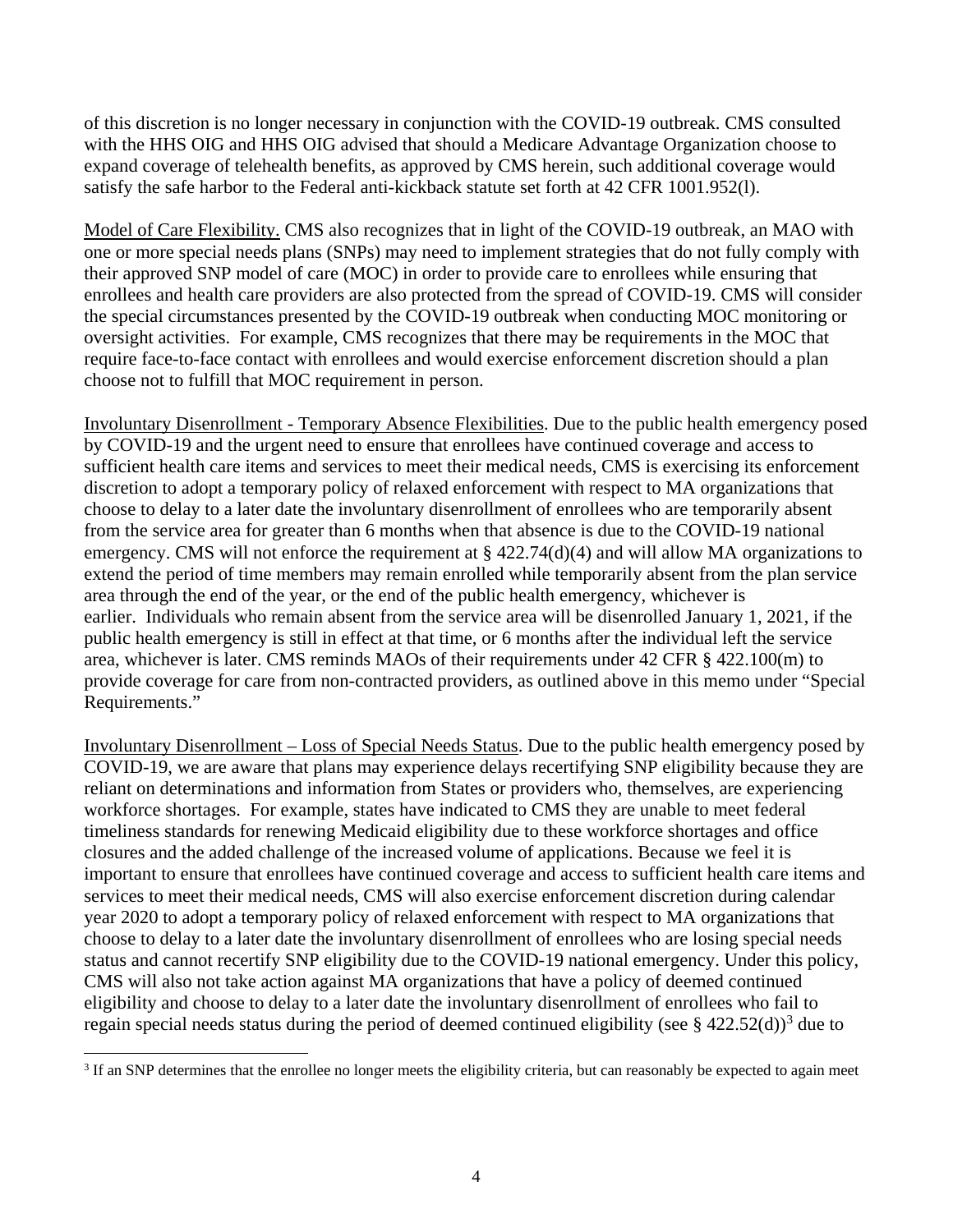the COVID-19 national emergency. CMS will not enforce the requirement for mandatory disenrollment at § 422.74(b)(2)(iv) and will allow MA organizations to extend the period of deemed continued eligibility under § 422.52(d) during 2020. Individuals who do not regain eligibility must be disenrolled the later of January 1, 2021, or upon expiration of the usual period of deemed continued eligibility that begins the first of the month following the month in which information regarding the loss is available to the MA organization and communicated to the enrollee, including cases of retroactive Medicaid terminations.

SNPs are not required under existing regulations to have a policy of deemed continued eligibility; however, plans must apply the same policy consistently for all enrollees of the applicable SNP. For those SNPs that have elected not to have a policy of deemed continued eligibility, CMS encourages the SNP to consider establishing one.<sup>[4](#page-4-0)</sup> For those plans that have a policy of deemed continued eligibility for a period of less than 6 months, CMS encourages the SNP to increase this to 6 months. SNPs may make these types of changes mid-year as long as the change is applied to everyone in the plan and the plan notifies its CMS account manager.

Additional Flexibilities. There may be other circumstances where an MAO may need to implement strategies or actions they deem reasonable and necessary, but which do not fully comply with program requirements, in order to furnish or provide coverage of Part A or B benefits to enrollees while ensuring the enrollees are also protected from the spread of COVID-19. CMS will consider the special circumstances presented by the COVID-19 outbreak when conducting monitoring or oversight activities.

CMS will notify Medicare Advantage Organizations and Part D sponsors through the Health Plan Management System when CMS is ending the enforcement discretion policies described herein.

Prior Authorization. Moreover, consistent with flexibilities available to Medicare Advantage Organizations absent a disaster, declaration of a state of emergency, or public health emergency, Medicare Advantage Organizations may choose to waive or relax plan prior authorization requirements at any time in order to facilitate access to services with less burden on beneficiaries, plans, and providers. Any such relaxation or waiver must be uniformly provided to similarly situated enrollees who are affected by the disaster or emergency. We encourage plans to consider utilizing this flexibility.

Finally, we remind Medicare Advantage Organizations that the Secretary has issued a waiver under Section 1135(b)(6) of the Social Security Act that permits to CMS authorize Medicare Administrative Contractors MACs to pay for Part C-covered services furnished to beneficiaries enrolled in Medicare Advantage plans and subsequently seek reimbursement from Medicare Advantage Organizations for those health care services retrospectively. CMS has not authorized the MACs to take this action.

that criteria within a 6-month period, the enrollee is deemed to continue to be eligible for the MA plan for a period of not less than 30 days but not to exceed 6 months.

<span id="page-4-0"></span><sup>4</sup> Guidance on loss of special needs status and deemed continued eligibility can be found in section 50.2.5 of Chapter 2 (Medicare Advantage Enrollment and Disenrollment) of the Medicare Managed Care Manual.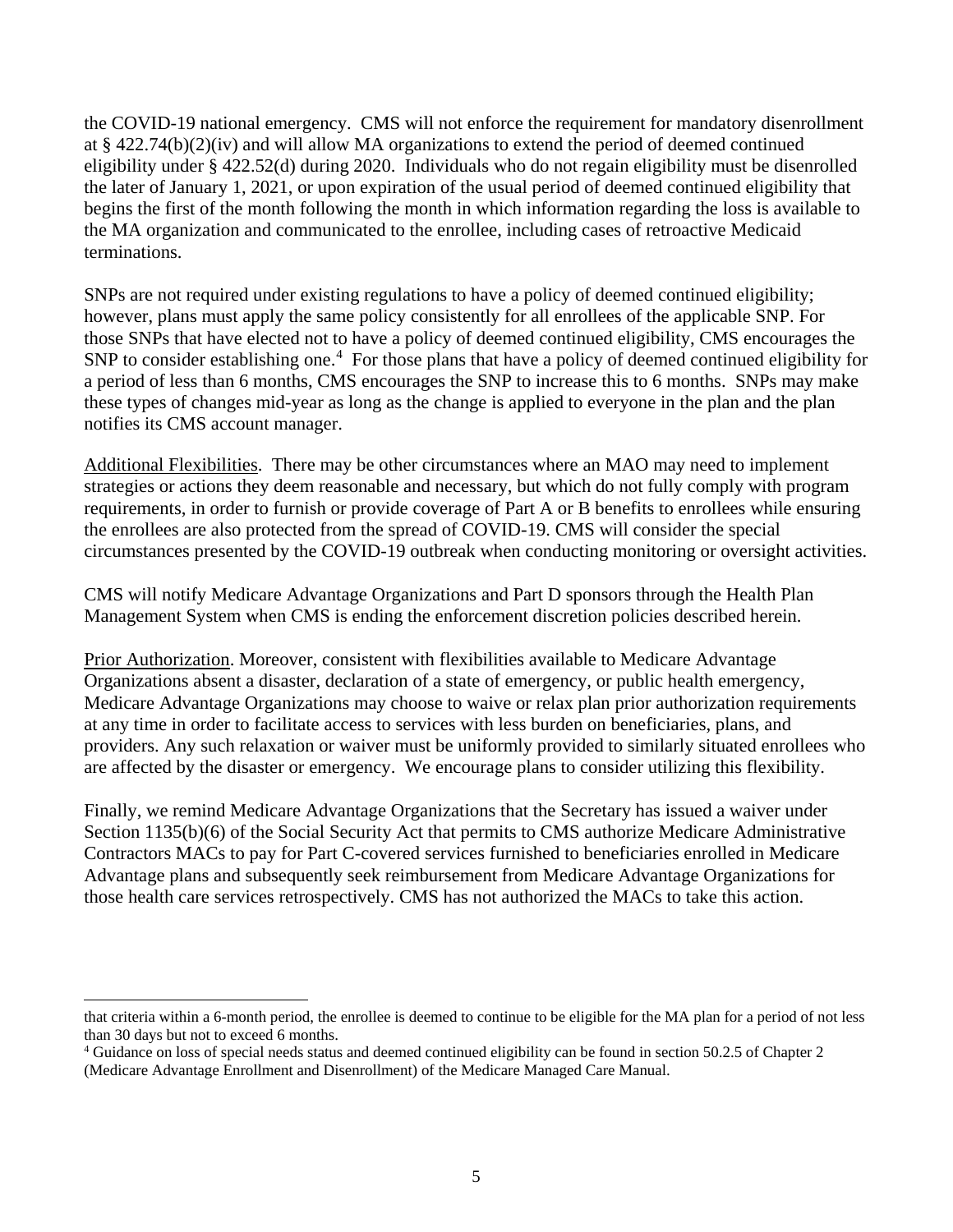#### **Part D Sponsors**

Section 1860D-4(b)(1)(C)(iii) of the Social Security Act requires that the Secretary's rules on pharmacy network access "include adequate emergency access for enrollees." Using that authority, CMS has previously provided information to Part D sponsors<sup>[5](#page-5-0)</sup> about their ability to take certain actions in response to disasters or emergencies that are reasonably expected to result in disruption in access to covered Part D drugs, which potentially could now include COVID-19. Part D sponsors may also take the following actions to ensure pharmacy access during a disaster or state of emergency resulting from COVID-19.

#### *Reimburse Enrollees for Prescriptions Obtained from Out-of-Network Pharmacies*

Consistent with §423.124(a) of the Part D regulations, Part D sponsors must ensure enrollees have adequate access to covered Part D drugs dispensed at out-of-network pharmacies when those enrollees cannot reasonably be expected to obtain covered Part D drugs at a network pharmacy. Enrollees remain responsible for any cost sharing under their plan and additional charges (i.e., the out-of-network pharmacy's usual and customary charge), if any, that exceed the plan allowance.

#### *Home or Mail Delivery of Part D Drugs*

In situations when a disaster or emergency makes it difficult for enrollees to get to a retail pharmacy, or enrollees are prohibited from going to a retail pharmacy (e.g., in a quarantine situation), Part D sponsors are permitted to voluntarily relax any plan-imposed policies that may discourage certain methods of delivery, such as mail or home delivery, for retail pharmacies that choose to offer these delivery services in these instances.

#### *Prior Authorization for Part D Drugs*

As is the case for Medicare Advantage Organizations, consistent with flexibilities available to Part D Sponsors absent a disaster or emergency, Part D Sponsors may choose to waive prior authorization requirements at any time that they otherwise would apply to Part D drugs used to treat or prevent COVID-19, if or when such drugs are identified. Sponsors can also choose to waive or relax PA requirements at any time for other formulary drugs in order to facilitate access with less burden on beneficiaries, plans, and providers. Any such waiver must be uniformly provided to similarly situated enrollees who are affected by the disaster or emergency. We encourage plans to consider utilizing this flexibility.

#### *Drug Shortages*

Part D plan sponsors should follow the existing drug shortage guidance in Section 50.13 of Chapter 5 of the Prescription Drug Benefit Manual in response to any shortages that result from this emergency.

#### *Vaccines*

Section 3713 of the Coronavirus Aid, Relief, and Economic Security Act (CARES Act) specifies that a COVID-19 vaccine and its administration will be covered under Medicare Part B, and therefore would be excluded from Part D coverage.

<span id="page-5-0"></span><sup>5</sup> Prescription Drug Benefit Manual. Chapter 5, Section 50.12. Pharmacy Access During a Federal Disaster or Other Public Health Emergency Declaration. [https://www.cms.gov/Medicare/Prescription-Drug-](https://www.cms.gov/Medicare/Prescription-Drug-Coverage/PrescriptionDrugCovContra/Downloads/MemoPDBManualChapter5_093011.pdf)[Coverage/PrescriptionDrugCovContra/Downloads/MemoPDBManualChapter5\\_093011.pdf](https://www.cms.gov/Medicare/Prescription-Drug-Coverage/PrescriptionDrugCovContra/Downloads/MemoPDBManualChapter5_093011.pdf)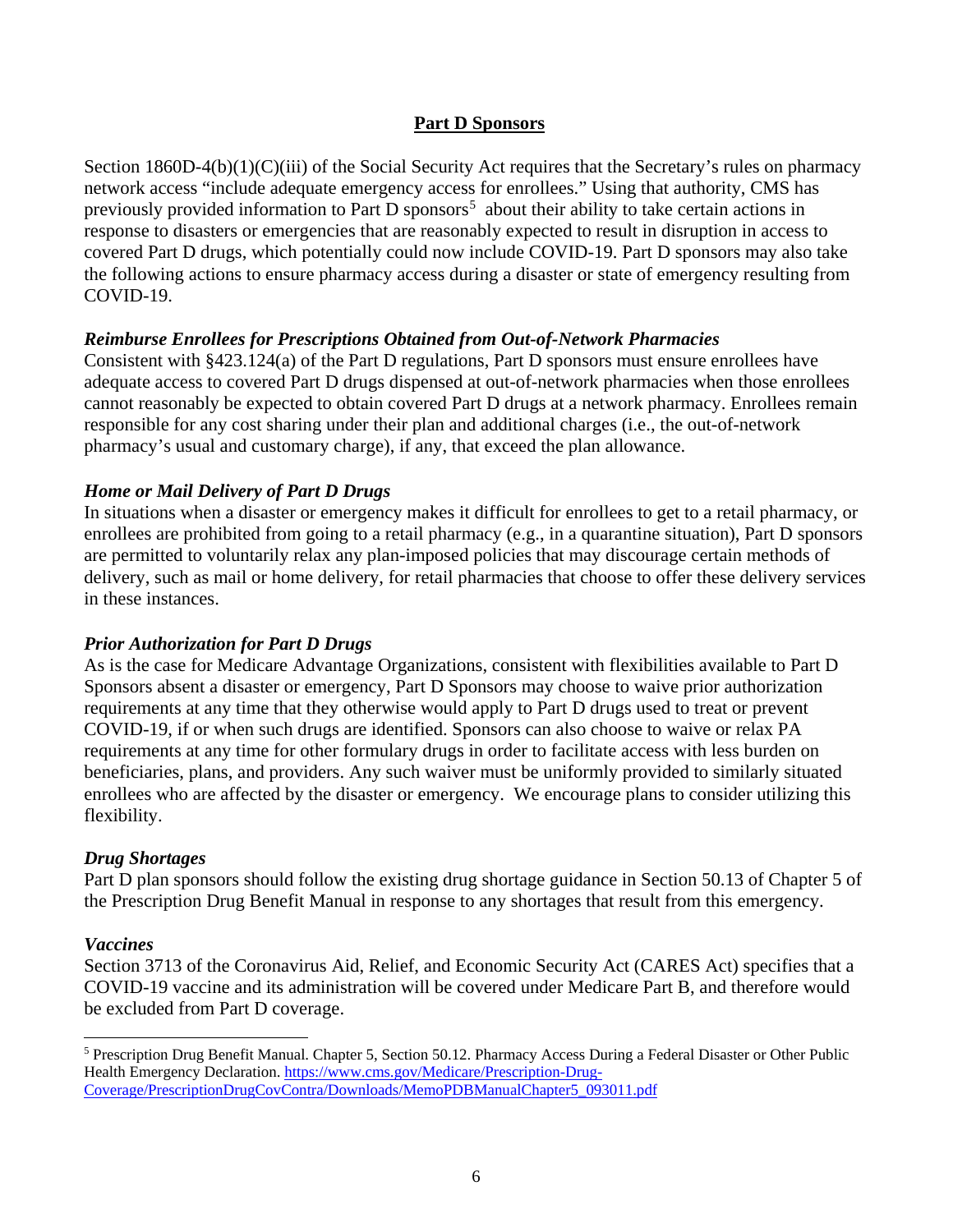# *Additional Flexibilities*

Given both the rapidly changing landscape and the need for Part D sponsors to act quickly to ensure enrollee and employee safety during this pandemic, we encourage Part D sponsors to take the actions you deem reasonable and necessary to keep your enrollees and employees safe and curb the spread of this virus, while still ensuring beneficiary access to needed Part D drugs (example actions listed below). CMS fully supports plans taking actions to accommodate the efforts to promote social distancing. We recognize that there may be circumstances where a Part D sponsor may need to implement strategies or actions they deem reasonable and necessary, but which do not fully comply with program requirements, in order to provide qualified prescription drug coverage to enrollees while ensuring their enrollees and employees are also protected from the spread of COVID-19. CMS will consider the special circumstances presented by the COVID-19 outbreak when conducting monitoring or oversight activities.

To that end, due to the public health emergency posed by COVID-19 and the urgent need to ensure enrollee and employee safety during this pandemic, CMS is exercising its enforcement discretion to adopt a temporary policy of relaxed enforcement in connection with, but not limited to, the following:

- Waiving Part D medication delivery documentation and signature log requirements;
- Relaxing to the greatest extent possible prior authorization requirements, where appropriate; and/or
- Suspending plan-coordinated pharmacy audits.

# *Part D Provisions of the CARES Act*

CMS is implementing section 3714 of the CARES Act by this program instruction, as authorized by section 3714(b).

## **Cost and Utilization Management Requirements**

Part D sponsors must suspend all quantity and days' supply limits under 90 days for all covered Part D drugs (as defined in 42 CFR § 423.100) other than such limits resulting from safety edits (discussed below). Part D sponsors may otherwise continue to utilize their formularies, tiered cost-sharing benefit structures, and approved prior authorization (PA) and step therapy (ST) requirements. There are no alterations to mid-year formulary change requirements, and we remind sponsors that new drugs may be added and utilization management requirements removed at any time.

## **Safety Edits**

Part D sponsors may continue to use, or may immediately implement, point-of-sale safety edits consistent with the requirements of 42 CFR  $\S$  423.153(c)(2) and this guidance. CMS generally does not consider safety edits implemented as quality assurance measures under 42 CFR § 423.153(c)(2) to be subject to the CMS formulary review and approval process and does not require notice from plans when new safety edits are implemented. Safety edits include, but are not limited to, the following:

- Quantity Limits (QLs) based on clearly stated maximum dosing limits specified in the FDAapproved label;
- QLs that are intended to prevent clinical abuse/misuse or hoarding by limiting quantities/days supply of specific Part D drugs that the sponsor determines are at risk while continuing to allow for dispensing of sufficient quantities/days supplies to treat medically accepted indications;
- Refill-too-soon edits (discussed further below);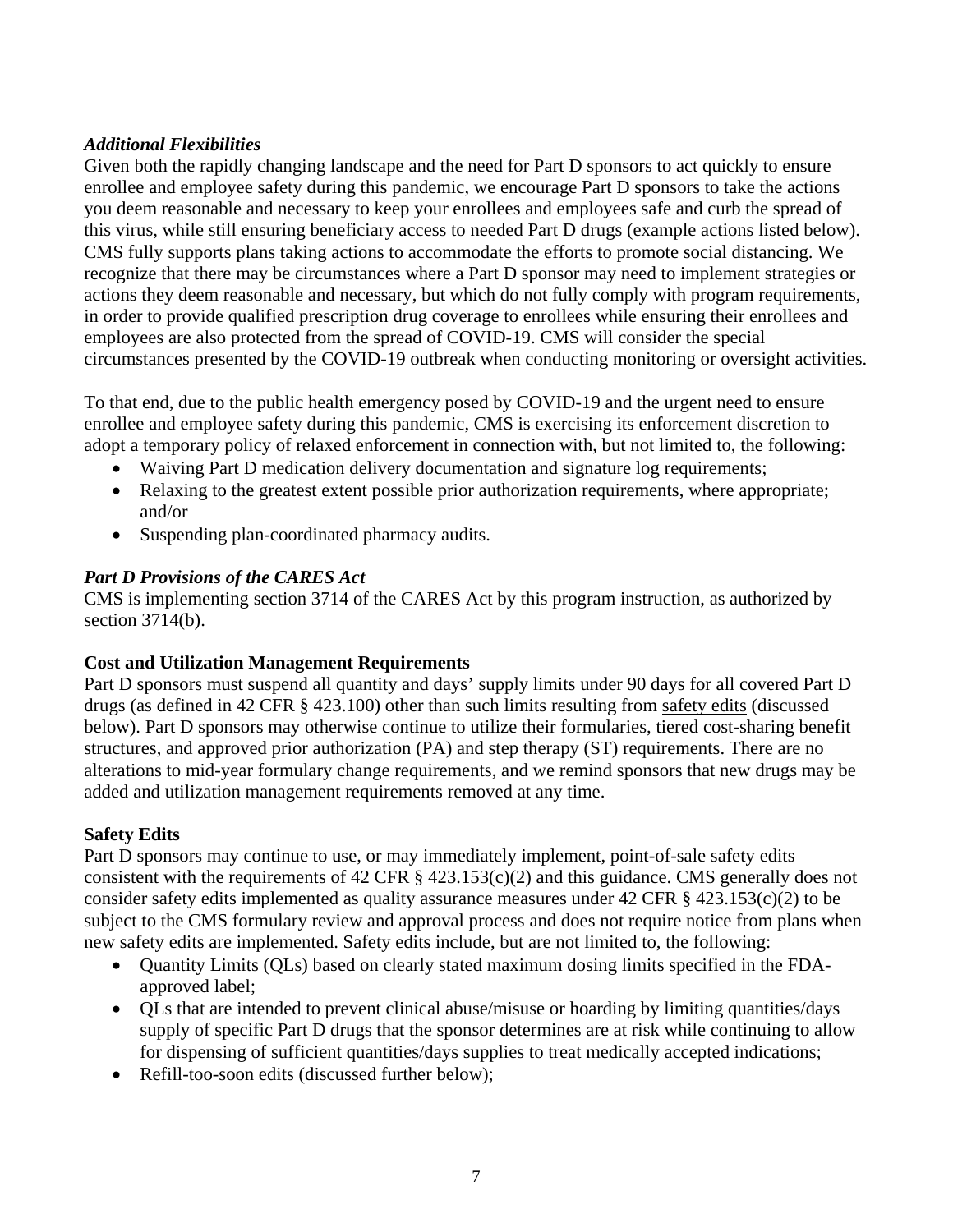- Point-of-sale claim edits for frequently abused drugs that are specific to an at-risk beneficiary in a drug management program as described in 42 CFR § 423.153(f)(3)(i); and/or
- Opioid safety edits (see below).

## **Opioid Safety Edits**

Part D sponsors are expected to continue to apply existing opioid point-of-sale safety edits during the COVID-19 emergency, including the care coordination edit at 90 morphine milligram equivalents (MME) per day, optional hard edit at 200 MME per day or more, hard edit for seven-day supply limit for initial opioid fills (opioid naïve), soft edit for concurrent opioid and benzodiazepine use, and soft edit for duplicative long-acting (LA) opioid therapy. However, due to the increased burden on the healthcare system as a result of the COVID-19 pandemic, we encourage plans to waive requirements for pharmacist consultation with the prescriber to confirm intent to lessen the administrative burden on prescribers and pharmacists. Additionally, CMS is exercising its enforcement discretion to adopt a temporary policy of relaxed enforcement in connection with any Part D medication delivery documentation and signature log requirements related to these edits during the COVID-19 emergency, as noted above.

## **"Refill-Too-Soon" Edits**

During the public health emergency for COVID-19 described in section  $1135(g)(1)(B)$  of the Social Security Act, pursuant to section 3714 of the CARES Act, Part D sponsors must relax "refill-too-soon" edits. Sponsors continue to have operational discretion as to how these edits are relaxed as long as access to Part D drugs is provided at the point-of-sale. For purposes of section 3714 of the CARES Act, relaxed refill-too-soon edits are safety edits and Part D sponsors must not permit enrollees to obtain a single fill or refill that is inconsistent with a safety edit.

## **90–day Supply**

Part D sponsors must permit enrollees to obtain the total days supply prescribed for a covered Part D drug (as defined in 42 CFR § 423.100) up to a 90-day supply in one fill (or one refill) if:

- Requested by the enrollee,
- PA or ST requirements have been satisfied; and
- No safety edits otherwise limit the quantity or days supply.

This requirement also applies to transition fills.

## **Long-term Care Dispensing**

CMS intends to exercise enforcement discretion with respect to the requirement at 42 CFR § 423.154(a)(1)(i) that limits dispensing of solid oral doses of brand-name drugs, as defined in §423.4, to enrollees in long-term care (LTC) facilities to no greater than 14-day increments at a time. For enrollees residing in LTC facilities, Part D sponsors may permit pharmacies to expand the use of submission clarification code 21 (LTC dispensing, 14 days or less not applicable) to allow for greater than 14 day supplies for all applicable Part D drugs to provide more flexibility for LTC facilities and pharmacies to coordinate with each other.

## **Emergency Period**

These program instructions apply to fills and refills on or after March 27, 2020, and these requirements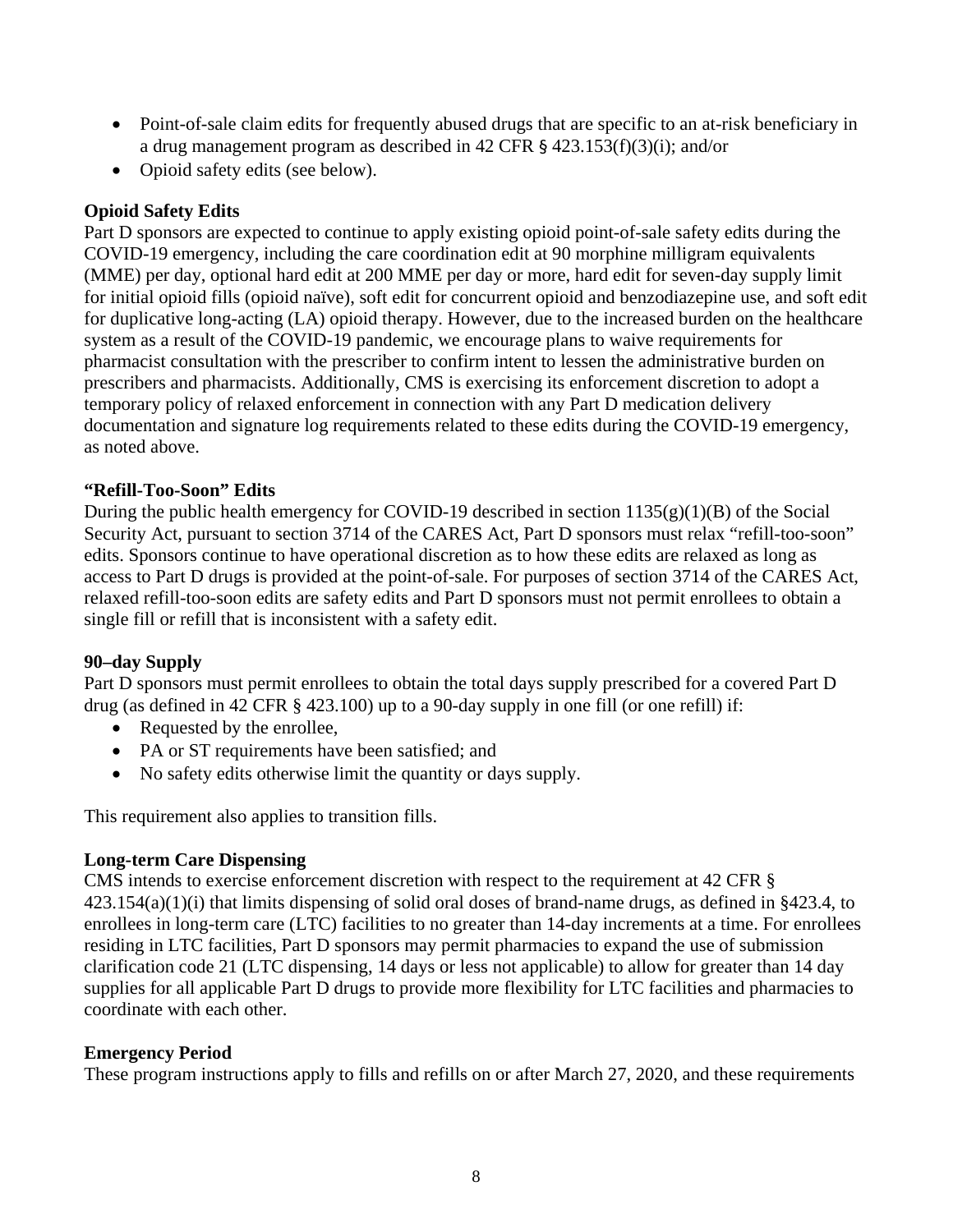will remain in place for the remainder of the emergency period described in section  $1135(g)(1)(B)$  of the Social Security Act.

# **Medicare-Medicaid Plans**

The guidance articulated in this memorandum for Medicare Advantage Organizations and Part D sponsors also applies for all Medicare benefits covered by Medicare-Medicaid Plans (MMPs) operating under three-way contracts as part of the Financial Alignment Initiative's capitated model demonstrations.

Additionally, we note that MMPs should have received guidance from their contract management teams about the submission and review of materials for enrollees regarding precautions to contain the spread of COVID-19 and information about the public health emergency. MMPs with questions about this guidance should contact their contract management teams.

## **Medicare Advantage Organizations and Part D Sponsors**

#### *Business Continuity Plans*

As required under 42 CFR § 422.504 (o) and § 423.505(p), Medicare Advantage Organizations and Part D sponsors must have business continuity plans to ensure restoration of business operations following disruptions, including emergencies. Medicare Advantage Organizations and Part D sponsors should review or update their business continuity plans to ensure that any necessary planning for business operations disruption due to a pandemic public health emergency is included.

#### *Involuntary Disenrollment - MA and Part D Premium and Grace Period Flexibilities*

To ensure that Medicare Advantage and Part D beneficiaries continue to have access to needed care during the COVID-19 national emergency, CMS would like to remind plans of their ability to apply flexible policies to members who are unable to pay plan premiums. Plans are not required under existing regulations to disenroll members due to failure to pay plan premiums; however, plans must apply the same policy consistently for all enrollees of the applicable plan. For those plans that have elected a policy to disenroll for non-payment of premium, we encourage you to consider changing the policy so that the plan would not disenroll members for non-payment of premium. If a plan chooses not to eliminate its disenrollment policy, we encourage the plan to increase the mandatory grace period (at least two months) to a longer period of time. Plans may make these types of changes mid-year as long as the change is applied to everyone in the plan and the plan notifies its CMS account manager. Detailed information regarding disenrollment and non-payment of premiums requirements are at §  $422.74(b)(1)(i)$  and section 50.3.1 of Chapter 2 of the Medicare Managed Care Manual for MA and at § 423.44(b)(1)(i) and section 50.3.1 of Chapter 3 of the Medicare Prescription Drug Benefit Manual for Part D.

#### *Marketing and Communication*

CMS wants to ensure that plans are able to quickly distribute information to their enrollees regarding COVID-19 (such as information on precautions and the public health emergency, reminders or announcements about benefits coverage as described in existing guidance, etc.). Plans are reminded that, based on the definitions of "marketing" and "communications" under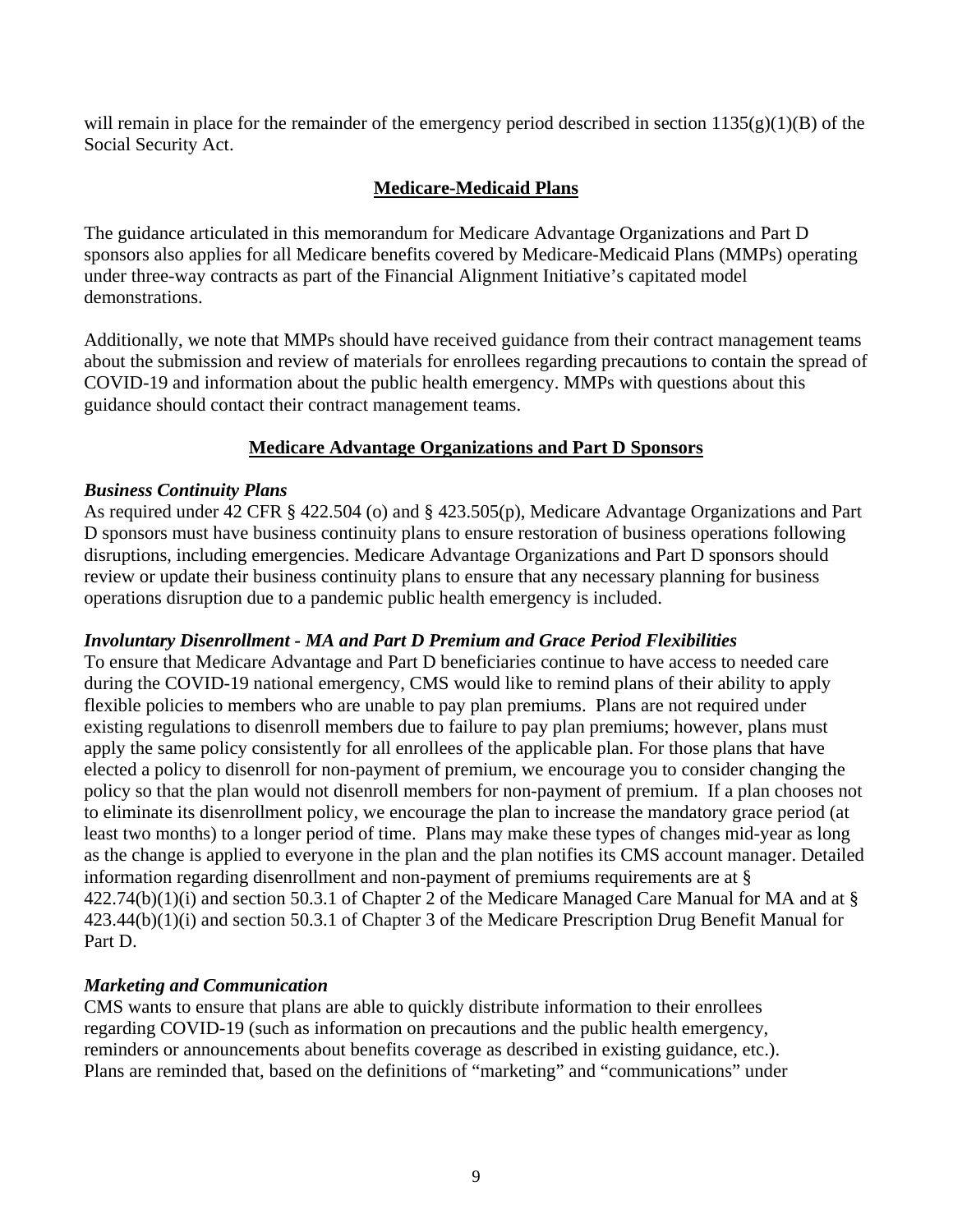MA and Part D regulations in Subpart V of Parts 422 and 423, COVID-19 messages to members of this sort would almost invariably be communications and thus not require HPMS submission and review prior to dissemination.

#### *Payment*

The rules governing CMS's payments to Medicare Advantage Organizations and Part D Sponsors remain unchanged, and are not affected by this memorandum.

Please note that nothing in this memorandum speaks to the arrangements between Medicare Advantage Organizations or Part D Sponsors and their contracted providers or facilities.

#### **ADDENDUM**

#### **Temporary Permissive Action for Waiver of Part D Cost Sharing Related to COVID-19**

Section 1860D-4(b)(1)(C)(iii) of the Social Security Act (hereafter referred to as "the Act") requires that the Secretary's rules on pharmacy network access "include adequate emergency access for enrollees." Using that authority, the Centers for Medicare & Medicaid Services (CMS) is providing information to Part D sponsors<sup>[6](#page-9-0)</sup> about their ability to implement flexibilities in light of the COVID-19 public health emergency declared by the Secretary of Health and Human Services to help ensure Part D enrollees do not experience disruptions in pharmacy and prescription drug access. We understand that some Part D sponsors are interested in fully or partly waiving Part D cost sharing for any covered Part D drugs that they determine have medically accepted indications<sup>[7](#page-9-1)</sup> for COVID-19. This flexibility is an example of an action that sponsors may deem reasonable and necessary in order to provide qualified prescription drug coverage during the COVID-19 outbreak. Given the complex nature of the Part D benefit and the need to submit accurate information to CMS in prescription drug event (PDE) data and plan bids, we are providing additional guidance regarding CMS expectations with respect to this approach for both the current contract year (CY) 2020, for which we are exercising enforcement discretion to permit cost-sharing waivers in the middle of the contract year, and for CY 2021 bid submission to permit sponsors to waive cost sharing outside of their benefit for a portion of the benefit year up to the entire benefit year.

#### *Flexibility to Waive Part D Cost sharing for CY 2020*

CMS is exercising its enforcement discretion to allow Part D sponsors to fully or partly waive cost sharing for covered Part-D drugs with medically accepted indications for COVID-19, even if this costsharing waiver when exercised would be inconsistent with the approved CY 2020 bid and plan benefit package.[8](#page-9-2) CMS will exercise this enforcement discretion to allow plan sponsors to waive cost sharing,

<span id="page-9-0"></span> <sup>6</sup> Prescription Drug Benefit Manual. Chapter 5, Section 50.12. Pharmacy Access During a Federal Disaster or Other Public Health Emergency Declaration. https://www.cms.gov/Medicare/Prescription-

DrugCoverage/PrescriptionDrugCovContra/Downloads/MemoPDBManualChapter5\_093011.pdf

<span id="page-9-1"></span><sup>7</sup> Medically accepted indications include both the uses approved by the Food and Drug Administration (FDA) and off-label uses supported by one or more citations included or approved for inclusion in any of three compendia specified in section  $1927(g)(I)(B)(i)$  of the Social Security Act.

<span id="page-9-2"></span><sup>8</sup> CMS policy does not permit Part D sponsors to make mid-year changes to cost sharing, including directly or indirectly waiving cost sharing (73 FR 43628, 43631 (July 28, 2008)).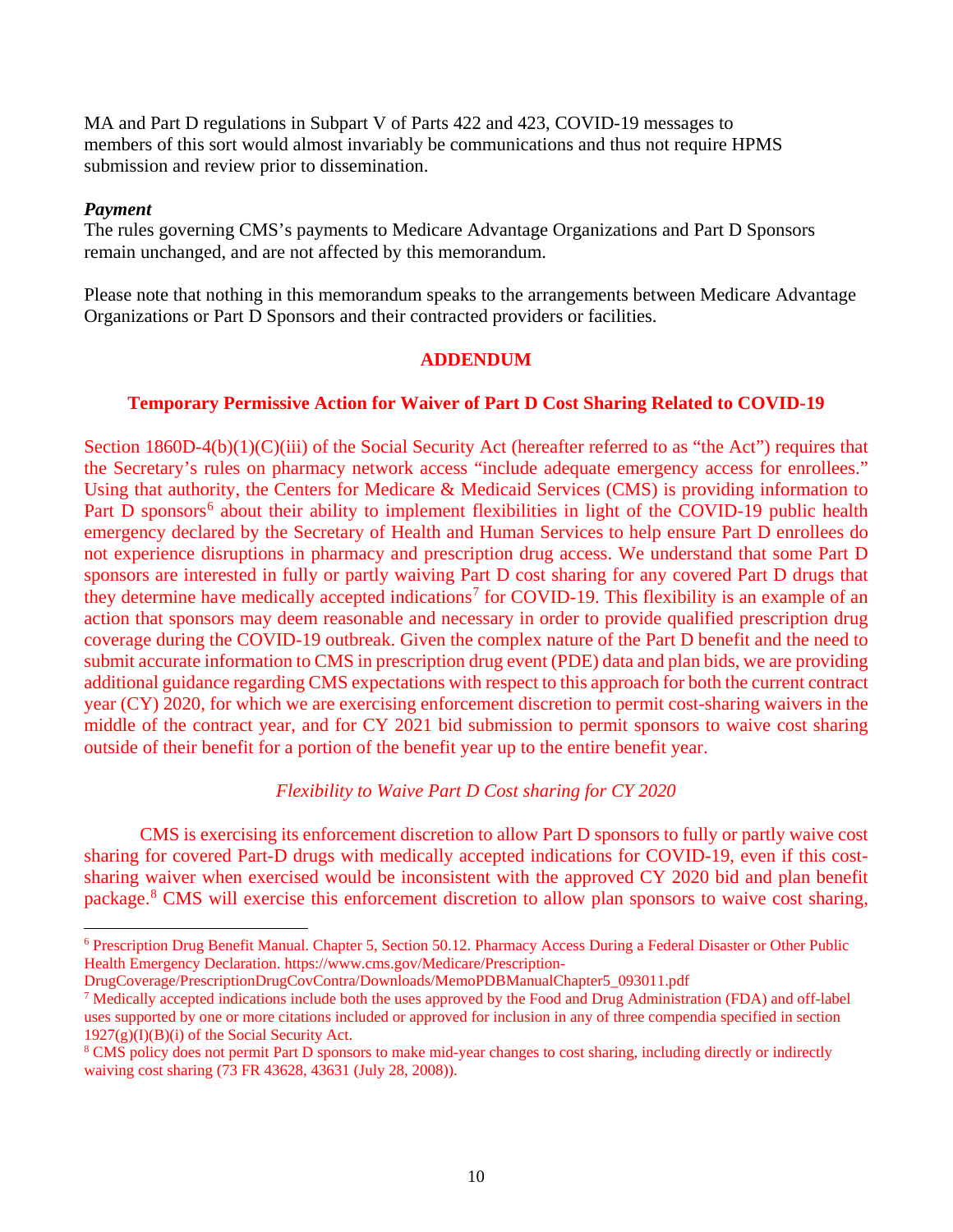consistent with this guidance, for any remaining portion of the 2020 plan year, up to the rest of the plan year, so long as the public health emergency for COVID-19 declared by the Secretary of Health and Human Services (HHS) is in effect as of the date that the plan sponsor begins the cost-sharing waivers. Part D sponsors may fully or partly waive enrollee copays, deductibles, and coinsurance for covered Part D drugs that are determined to have a medically accepted indication for COVID-19, as defined above, and may choose to waive cost sharing only for those beneficiaries taking such a covered Part D drug for the COVID-1[9](#page-10-0) indication<sup>9</sup>. Although Part D sponsors are not required to waive cost sharing uniformly for all covered Part D drugs that are medically-indicated for COVID-19, sponsors that choose to implement this flexibility must waive cost sharing for all similarly situated plan enrollees uniformly, consistent with the uniformity requirements for qualified prescription drug coverage set forth in § 423.104(b). Part D sponsors may waive the otherwise applicable Part D cost sharing in these instances for any portion of a contract year, up to the end of the plan year, and we encourage Part D sponsors to notify enrollees at such time that they cease such waiver of Part D cost sharing. A Part D sponsor's voluntary waiver of cost sharing can, but need not, include a waiver of additional charges that exceed the plan allowance in instances where the Part D sponsor is reimbursing an enrollee for prescriptions obtained from out-ofnetwork pharmacies to ensure access during a state of emergency, as required in § 423.124(a) of the Part D regulations. We also note that MA plans must comply with 42 CFR Part 423 in furnishing the Part D prescription drug benefit under 42 CFR § 422.500; Part C supplemental benefits do not include payment of Part D cost sharing. An MA-PD plan may offer Part D supplemental benefits under § 423.104(f)(1)(ii) and use the Part C beneficiary rebate to pay the premium for Part D supplemental drug coverage for all enrollees in the Part C plan.

For purposes of PDE reporting, Part D sponsors that opt to waive cost sharing in response to this temporary permissive action should report the waived cost-sharing amount in the "patient liability reduced by other" (PLRO) field and effectively treat the waiver of cost sharing under the plan as an "other health insurance" (OHI) benefit. As such, this waiver of cost sharing would not be included in the calculation of a plan's risk corridors amount. For purposes of reinsurance reconciliation, 80% of the gross covered prescription drug costs above the catastrophic threshold will be included in the calculation, including costsharing amounts designated as OHI. As with any payment by the Part D plan to cover beneficiary liability, the waived cost-sharing amount could not be considered an "incurred cost," as defined in section 1860D-2(b)(4)(C) of the Act, and, thus, could not count towards the true out-of-pocket cost (TrOOP) threshold. Also as with any payment by the Part D plan to cover beneficiary liability, such as any supplemental coverage provided under the plan, consistent with the requirements set forth in § 423.329(d) of the Part D regulations and section 1860D-14 of the Act, the waiver of cost sharing must be applied before the lowincome cost-sharing subsidy (LICS) is calculated, and if the cost sharing under the plan for a beneficiary not eligible for the low-income subsidy (LIS) after application of the cost-sharing waiver is less than the maximum low-income cost sharing established by statute, the low income beneficiary must be charged only the lesser amount. In other words, Part D sponsors would absorb the entire cost of the cost-sharing amount waived in response to this temporary permissive action for both LIS and non-LIS eligible beneficiaries. If a Part D sponsor elects to waive cost sharing retroactively for members that have already paid cost sharing, the sponsor should revise and resubmit PDEs accordingly to reflect the waiver of cost sharing for the beneficiary. Unless otherwise noted above, Part D sponsors should continue to follow all current PDE reporting instructions, found on the Health Plan Management System (HPMS) and the

<span id="page-10-0"></span> <sup>9</sup> For the purposes of determining whether an enrollee has the COVID-19 indication, plan sponsors must consider all approved COVID-19 tests and qualified physician diagnoses as indicators of COVID-19.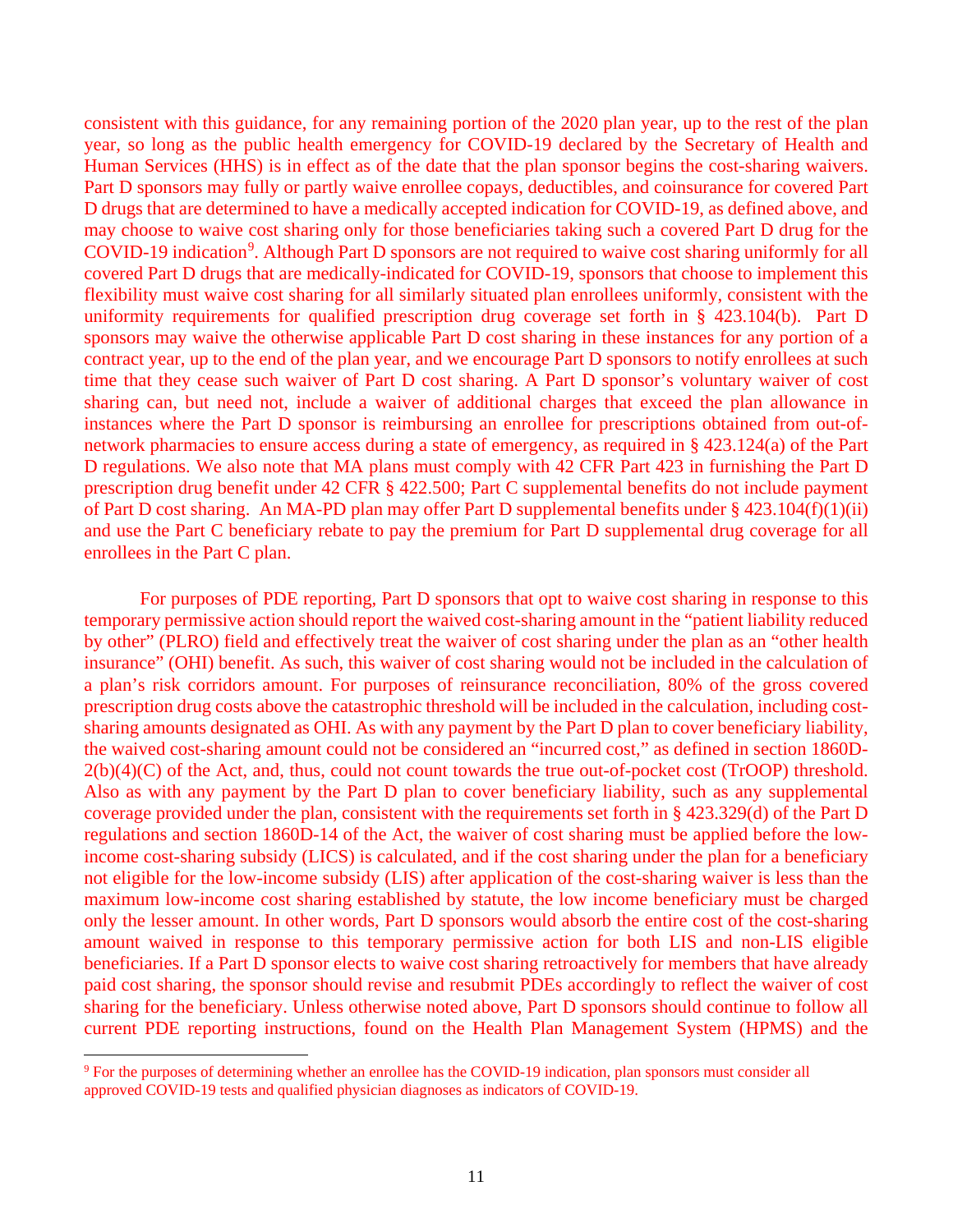following website: [https://www.csscoperations.com.](https://www.csscoperations.com/)

#### *Guidelines for Part D Sponsors Reducing, Eliminating, or Waiving Cost Sharing for CY 2021*

CMS is also exercising its enforcement discretion to permit Part D sponsors to waive cost sharing for covered Part D drugs that they determine are medically-indicated for COVID-19 when submitting their CY 2021 bids, if the public health emergency is still in place at the time of CY 2021 bid submission. Given the uncertainty surrounding the duration of the public health emergency, CMS is exercising enforcement discretion to permit sponsors to submit CY 2021 bids and PBPs that reflect cost-sharing waivers for covered Part D drugs they determine have medically accepted indications for COVID-19 for any portion of CY 2021. Sponsors that opt for the flexibility to waive cost sharing in CY 2021 for covered Part D drugs for which there is a medically accepted indication for COVID-19, in lieu of designing a benefit and formulary that would result in full or reduced cost sharing for such drugs, must still reflect the expected costs in the bid pricing tool (BPT) and include support for these projected costs in their supporting documentation. Part D sponsors should provide details pertaining to the duration of the costsharing waiver (i.e. for a portion of the contract year versus the full contract year) and describe the enrollee population that is eligible for the cost-sharing waiver (e.g., beneficiaries with the COVID-19 indication) in the MRx Notes section of their plan benefit package (PBP). Given the difficulty anticipating all potential Part D drugs that could have a medically-accepted indications for COVID-19, plan sponsors will not be required to indicate each specific drug for which they intend to waive cost sharing, but should provide as much detail as possible in the MRx Notes field of the PBP. Sponsors taking advantage of this permissive action to waive cost sharing for the entirety of CY 2021 or any portion of CY 2021 should follow the PDE reporting requirements outlined above.

We note that this permissive action to provide flexibility for plan sponsors to waive cost sharing outside of their CY 2021 benefit does not preclude plan sponsors from instead opting to include any or all of these drugs in their benefit or formulary structure for the duration of the contract year (for example, placing a Part D drug for which there is a medically accepted indication for COVID-19 on a \$0 formulary tier), should they choose. Sponsors that include any of these drugs in their benefit and formulary structure for the duration of CY 2021 or for any future contract years following the end of the public heatlh emergency should complete the PBP MRx screens and follow all current Part D PDE reporting instructions as they normally would.

#### *Guidance for Medicare-Medicaid Plans*

The guidance articulated in this addendum for Part D sponsors also generally applies to Medicare-Medicaid Plans (MMPs) operating under three-way contracts as part of the Financial Alignment Initiative's capitated model demonstrations. These contracts between CMS, the state, and participating health plans, enable states to test models to integrate primary, acute, behavioral health, and long-term services and supports for their dually eligible beneficiaries. MMPs already have flexibility to waive Part D LIS cost-sharing amounts as detailed in our September 20, 2012, HPMS memorandum posted at [https://www.cms.gov/Medicare-Medicaid-Coordination/Medicare-and-Medicaid-](https://www.cms.gov/Medicare-Medicaid-Coordination/Medicare-and-Medicaid-Coordination/Medicare-Medicaid-Coordination-Office/FinancialAlignmentInitiative/Downloads/Part_D_Cost_Sharing_Guidance.pdf)

[Coordination/Medicare-Medicaid-Coordination-](https://www.cms.gov/Medicare-Medicaid-Coordination/Medicare-and-Medicaid-Coordination/Medicare-Medicaid-Coordination-Office/FinancialAlignmentInitiative/Downloads/Part_D_Cost_Sharing_Guidance.pdf)

[Office/FinancialAlignmentInitiative/Downloads/Part\\_D\\_Cost\\_Sharing\\_Guidance.pdf.](https://www.cms.gov/Medicare-Medicaid-Coordination/Medicare-and-Medicaid-Coordination/Medicare-Medicaid-Coordination-Office/FinancialAlignmentInitiative/Downloads/Part_D_Cost_Sharing_Guidance.pdf) MMPs that have not already eliminated CY 2020 Part D cost sharing may fully or partly waive cost sharing for covered